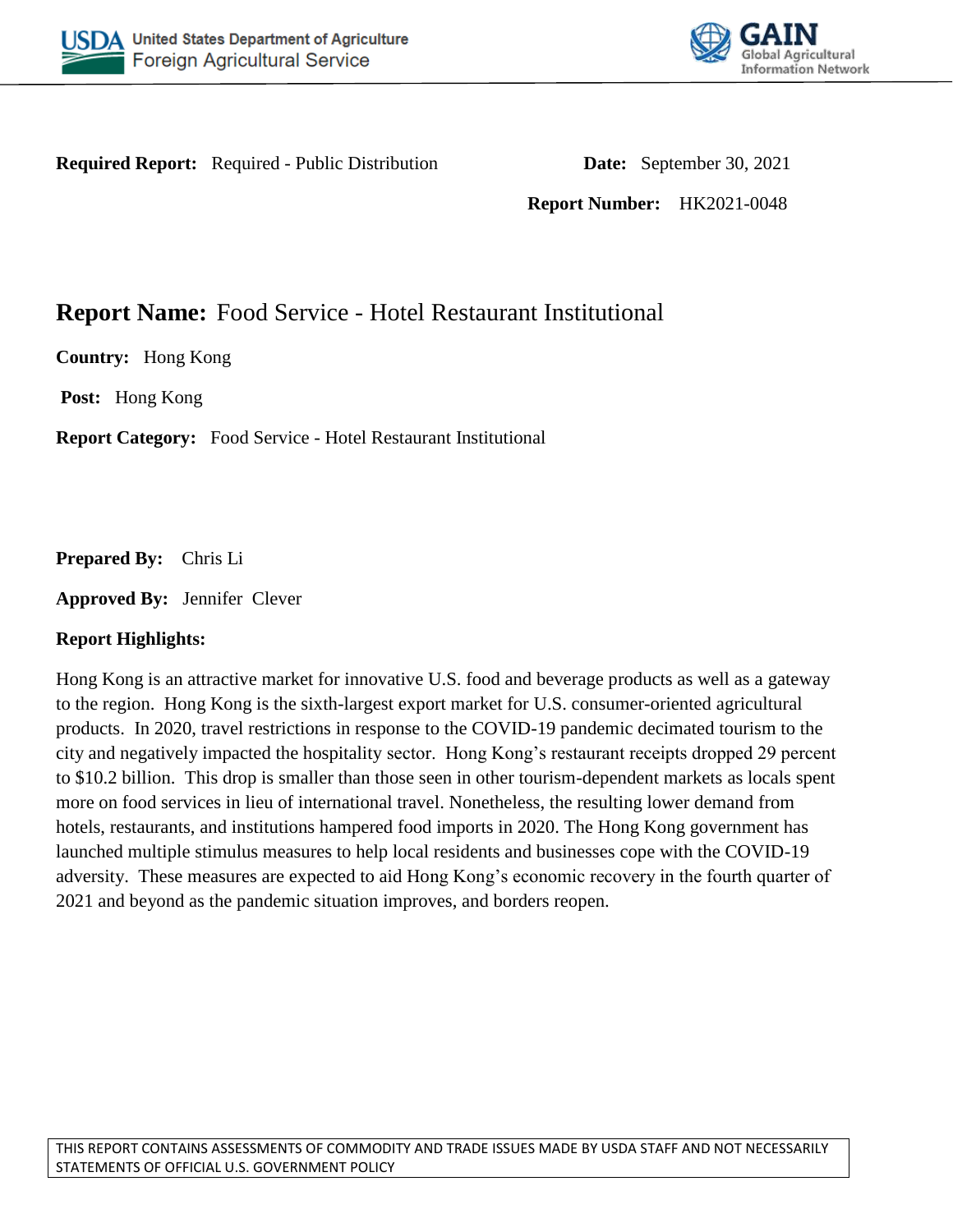#### **Market Fact Sheet: Hong Kong \***

#### **Executive Summary**

Hong Kong has a population of 7.5 million and its per capita GDP was \$46,701 in 2020, one of the highest in Asia. Hong Kong is a vibrant city and a major gateway to Asia. Consumers are sophisticated and enjoy cosmopolitan food and beverages. Due to limited arable land, around 95 percent of food in Hong Kong is imported. In 2020, Hong Kong's total imports of agricultural and related products slowed for a secondconsecutive year to \$25.5 billion.

#### **Imports of Consumer-Oriented Ag. Products**

In 2020, Hong Kong imports of Consumer-Oriented Agricultural Products slowed to \$22 billion, but still comprised 87 percent of overall agricultural imports. Hong Kong's most popular imported products were fresh fruit, seafood, beef, pork, dairy products, poultry meat, prepared food, wine, bakery products, and non-alcoholic beverages. China, the United States, and Brazil were the top three suppliers.



#### **Food Processing Industry**

As land in Hong Kong is limited and extremely expensive, the local food processing sector is small. In 2020, Hong Kong global imports of intermediate products represented 8.2 percent of overall agricultural imports and valued at \$2.1 billion. Imports of bulk agricultural products comprised 1.6 percent and valued at \$403 million.

#### **Food Retail Industry**

In 2020, Hong Kong's retail food sector sales held at \$12.7 billion. The Hong Kong food retail market is made up of supermarkets, convenience stores, and traditional markets. Supermarkets account for over 62 percent of retail food sales. There are 790 supermarkets, 1,300 convenience stores, and nearly 100 traditional markets in Hong Kong, making food shopping very convenient. In 2020, online food sales jumped 80 percent and reached \$436 million.

#### **Food Service Industry**

The Hong Kong HRI food service market is made up of hotels, restaurants, and institutions, with most food and beverage sales taking place at restaurants. In 2020, Hong Kong's restaurant receipts dropped 29 percent to \$10.2 billion. The number of restaurants dropped 5 percent compared to the previous year to 15,637.

#### **Quick Facts CY 2020**

#### **Imports of U.S. Consumer-Oriented Ag.**

**Products** \$2.16 billion

#### **Top 10 U.S. Consumer-Oriented Ag. Imports**

Beef, fresh fruit, tree nuts, prepared food, poultry meat, seafood, pet food, processed vegetables, wine, and eggs.

#### **Top Growing Consumer-Oriented Ag. Imports**

Tea, fresh vegetables, fresh fruit, eggs, processed vegetables, prepared food, condiments and sauces, and beef.

#### **Food Industry by Channels**

Consumer-Oriented Ag. Products:

| - Gross imports       | \$22 billion   |
|-----------------------|----------------|
| - Re-exports          | \$6.96 billion |
| - Retained imports    | \$15.2 billion |
| - Retail food sales   | \$12.7 billion |
| - Restaurant receipts | \$10.2 billion |

#### **GDP/Population**

Population: 7.5 million GDP: \$345 billion GDP per capita: \$46,701

#### **Strengths/Weaknesses/Opportunities/Challenges**

| Large and free market<br>with affluent<br>customers.<br>U.S. products are<br>perceived as high-<br>quality. | - Cost of shipment from<br>the U.S. is high.<br>Hong Kong importers'<br>order size tends to be<br>smaller than other export<br>destinations. |
|-------------------------------------------------------------------------------------------------------------|----------------------------------------------------------------------------------------------------------------------------------------------|
|                                                                                                             |                                                                                                                                              |
| <i><b>Opportunities</b></i>                                                                                 | <b>Challenges</b>                                                                                                                            |
| Hong Kong customers<br>are open to new<br>products.                                                         | - Keen competition from<br>other food supplying<br>countries.                                                                                |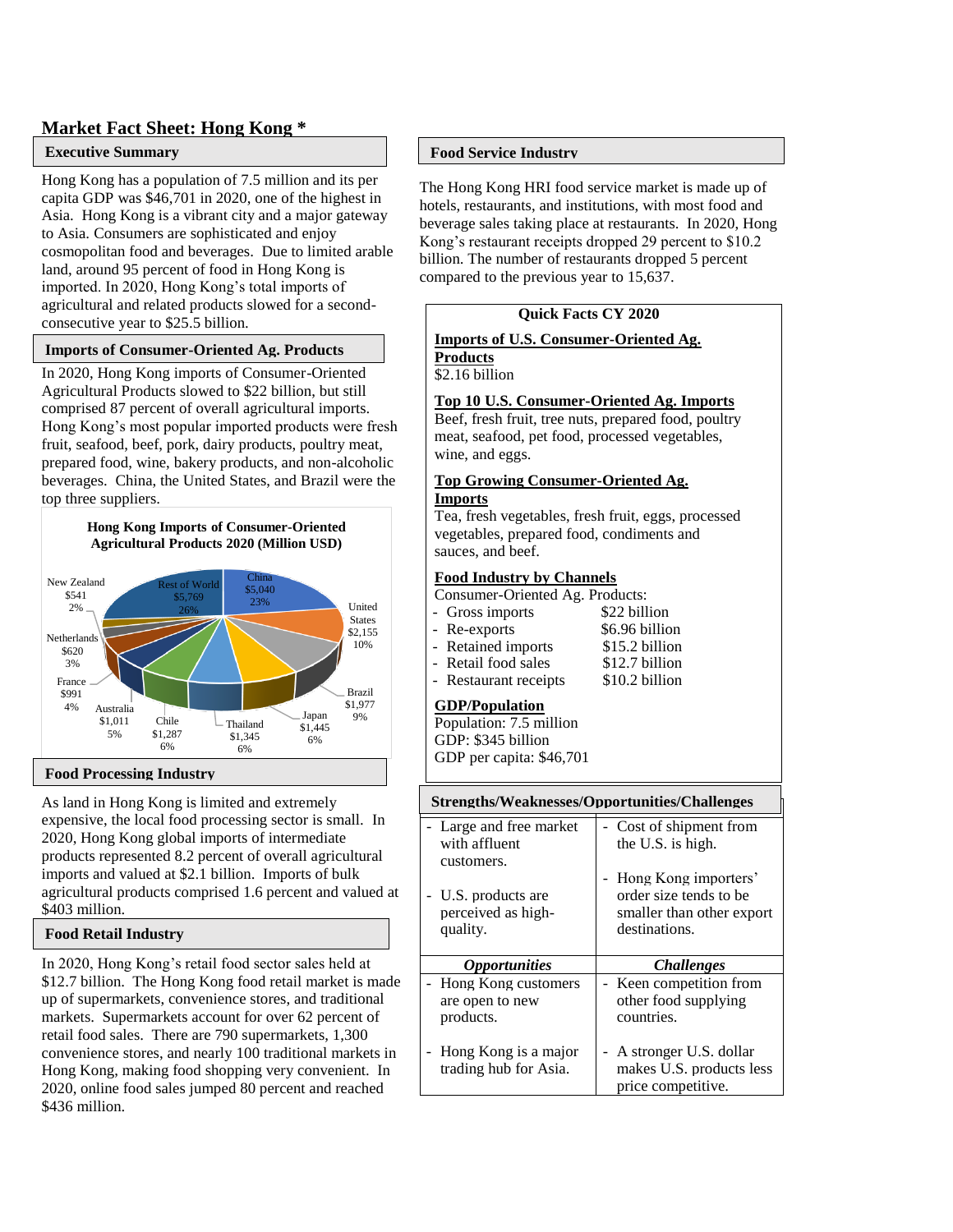## **SECTION I. MARKET SUMMARY**

Echoing global economic trends as a result of the COVID-19 pandemic, in 2020, Hong Kong's economy contracted 6.1 percent (real terms) from 2019. Ongoing travel restrictions in response to the pandemic decimated the tourism sector, a key economic driver. While Hong Kong hosted 55.9 million travelers in 2019, only 3.6 million tourists visited in  $2020<sup>1</sup>$ . During the first half of 2021, the number of visitors dropped to less than 50,000. This has slowed economic activity but also food imports. As a result, in 2020, total exports of U.S. agricultural and related products to Hong Kong slowed for the second consecutive year to \$2.2 billion.<sup>2</sup> However, Hong Kong was the thirteenth-largest U.S. export market by value. Hong Kong was the sixth largest export destination for U.S. consumer-oriented exports, despite exports slowing to their lowest level since 2009 at \$1.9 billion<sup>3</sup>. During the first seven months of 2021, these exports dropped 26 percent compared to the same period last year at \$787 million<sup>4</sup>. Top U.S. agricultural exports to Hong Kong included: beef, tree nuts, fresh fruit, prepared food, seafood, poultry meat, pork, pet food, wine, and processed vegetables<sup>5</sup>.

According to local statistics, Hong Kong's economic growth during the first half of 2021 was an impressive 7.8 compared to the same period in 2020. Figures for the second quarter of 2021, show Hong Kong on track to recovery. As of the time of this report, real GDP for 2021 is forecast to grow 5.5 - 6.5 percent<sup>6</sup> as Hong Kong government measures such as a consumption voucher scheme and other fiscal measures expect to improve domestic economic activity.

Still Hong Kong maintains one of the highest GDP per capita, standing at \$46,701 in 2020<sup>7</sup>. In addition to being a dynamic market, Hong Kong is also a trading hub where buyers make purchasing decisions for a vast range of consumer-oriented products that are transshipped to China and other parts of Asia. Most of Macau's food imports are purchased, consolidated, and shipped via Hong Kong.

Due to land constraints, local agricultural production in Hong Kong is minimal. As a market which imports 95 percent of local food requirements, Hong Kong at large welcomes foods from around the world and its import regime is transparent. Food and beverage products are imported to Hong Kong without tax or duty with the exception of four commodities, namely liquors, tobacco, hydrocarbon oil, and methyl alcohol. For more information on Hong Kong food import regulations, please refer to GAIN [Report HK2021-0031.](https://www.usfoods-hongkong.net/wps/wp-content/uploads/Food-and-Agricultural-Import-Regulations-and-Standards-Country-Report_Hong-Kong_Hong-Kong_06-30-2021.pdf)

 $\overline{\phantom{a}}$ 

<sup>1</sup> Hong Kong Tourism Board

<sup>2</sup> USDA/FAS Bico Reports, U.S. Census Bureau Trade Data

<sup>3</sup> USDA/FAS Bico Reports, U.S. Census Bureau Trade Data

<sup>4</sup> USDA/FAS Bico Reports, U.S. Census Bureau Trade Data

<sup>5</sup> USDA/FAS Bico Reports, U.S. Census Bureau Trade Data

<sup>&</sup>lt;sup>6</sup> "Economic and Trade Information on Hong Kong", Hong Kong Trade Development Council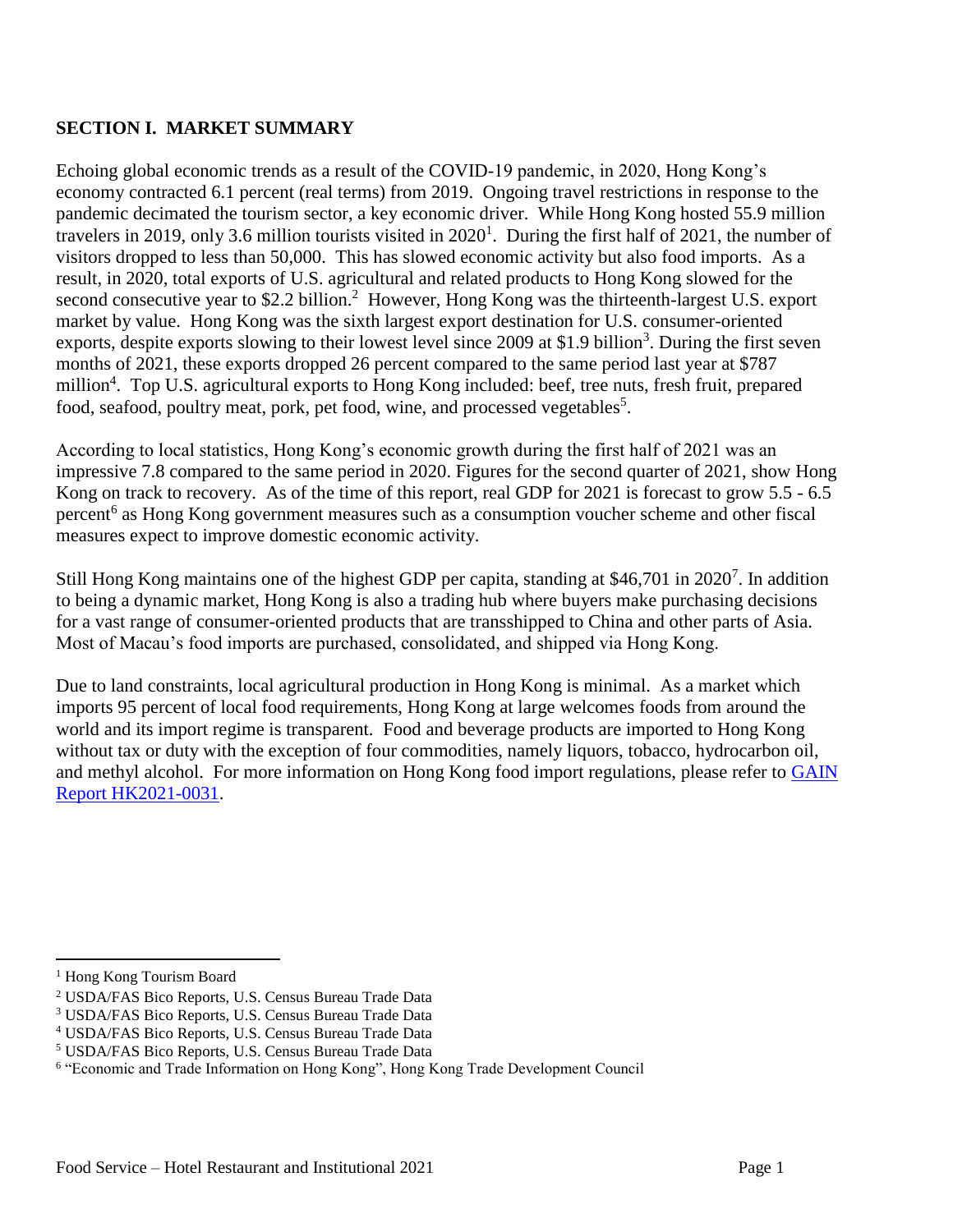| <b>Advantages</b>                                                                                                                                                                                                                                                                                    | <b>Challenges</b>                                                                                                                                                                                                                                                                                                                    |
|------------------------------------------------------------------------------------------------------------------------------------------------------------------------------------------------------------------------------------------------------------------------------------------------------|--------------------------------------------------------------------------------------------------------------------------------------------------------------------------------------------------------------------------------------------------------------------------------------------------------------------------------------|
| Hong Kong is one of the top markets in the<br>world for food and beverages, processed,<br>fresh, and frozen gourmet products. U.S.<br>exports of consumer-oriented agricultural<br>products to Hong Kong were \$1.9 billion,<br>making it the sixth-largest market for the<br>United States in 2020. | Transportation time and costs, combined<br>with seasonality determining product<br>availability (e.g. fresh produce) associated<br>with importing U.S. food and beverage<br>products to Hong Kong can make them less<br>competitive than products available from<br>regional suppliers such as China, Australia,<br>and New Zealand. |
| Hong Kong is a major trading hub where<br>buyers make purchasing decisions for a vast<br>range of consumer-oriented products that<br>are transshipped to China and other parts of<br>Asia.                                                                                                           | The importance of Hong Kong as a<br>transshipment point and buying center for<br>regional markets is not widely known to<br>U.S. exporters.                                                                                                                                                                                          |
| U.S. food products enjoy an excellent<br>reputation among Hong Kong consumers,<br>as they are renowned as high-quality and<br>safe.                                                                                                                                                                  | Hong Kong labeling requirements and<br>residue standards can impact trade.                                                                                                                                                                                                                                                           |
| Hong Kong is a quality and trend-driven<br>market, so price is not always the most<br>important factor for food and beverage<br>purchases.                                                                                                                                                           |                                                                                                                                                                                                                                                                                                                                      |

| Table 1 – Major Advantages and Challenges in the Hong Kong Market |  |  |
|-------------------------------------------------------------------|--|--|
|                                                                   |  |  |

# **SECTION II. ROAD MAP FOR MARKET ENTRY**

### **A. Entry Strategy**

To enter the Hong Kong market, some promotional/marketing strategies and tactics to consider, include:

- Identification of key players ATO Hong Kong can provide lists of importers, distributors, USDA commodity cooperators and state/regional trade groups.
- Establishment of a presence in the market test marketing and stakeholder education may be required prior to entry.
- Invite foodservice buyers to seminars and/or to the United States ATO Hong Kong/ USDA cooperators organize seminars and trade missions to the United States to introduce U.S. products and U.S. exporters to Hong Kong buyers.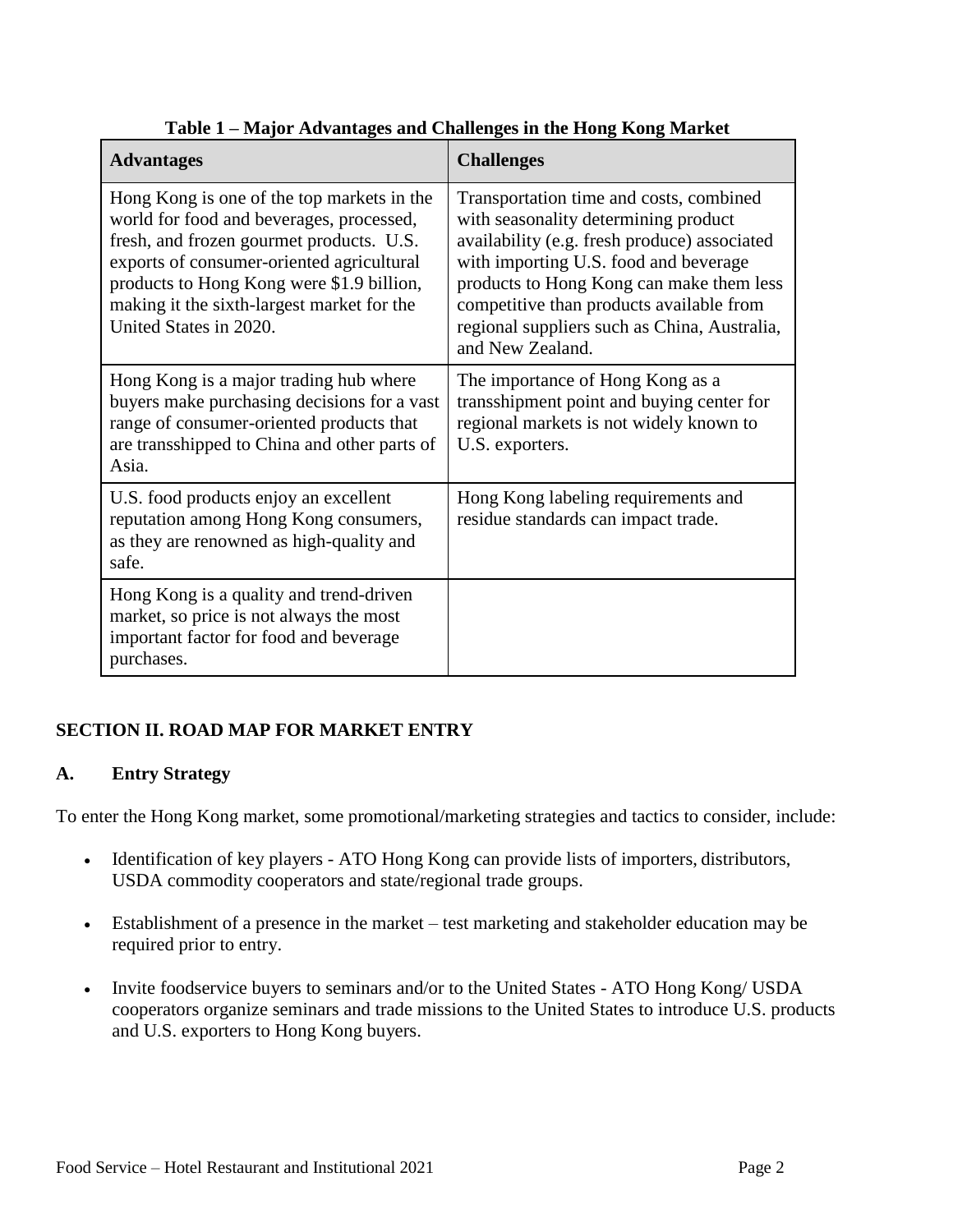Participation in trade shows – Hong Kong hosts more than a dozen food-related trade shows and in cooperation with FAS and USDA cooperators and state regional trade groups, the shows provide a platform to highlight the versatility and quality of U.S. food and beverage products.

# **B. Market Structure**



- The Hong Kong's market structure typically involves a dedicated importer/distributor who deals with the U.S. exporter, and maintains relationships with local resellers. Some special items are imported directly by food service establishments, but most tend to outsource the import burden.
- Hong Kong is a mature trading port, and has developed an effective network of importers, distributors, and wholesalers that support the HRI trade.
- Most importers/distributors service multiple sectors including food service, retail, and wet markets.
- ATO Hong Kong maintains a database of Hong Kong importers servicing the HRI trade, and can provide additional information on specific categories.

# **C. HRI Food Service Sector Profile**

# **1. Restaurants**

Hong Kong boasts over  $15,000$  eateries<sup>8</sup>, which range from local favorites to high-end fine dining outlets. In 2020, the number of restaurants dropped 5 percent compared to 2019. The Michelin guide 2021 stars 66 Hong Kong restaurants, including seven three-starred establishments, outnumbering the five restaurants in New York City and in London that won the same three stars recognition<sup>9</sup>.

<sup>&</sup>lt;sup>8</sup> "Consumer Foodservice in Hong Kong", Euromonitor International

<sup>9</sup> Michelin Guide 2021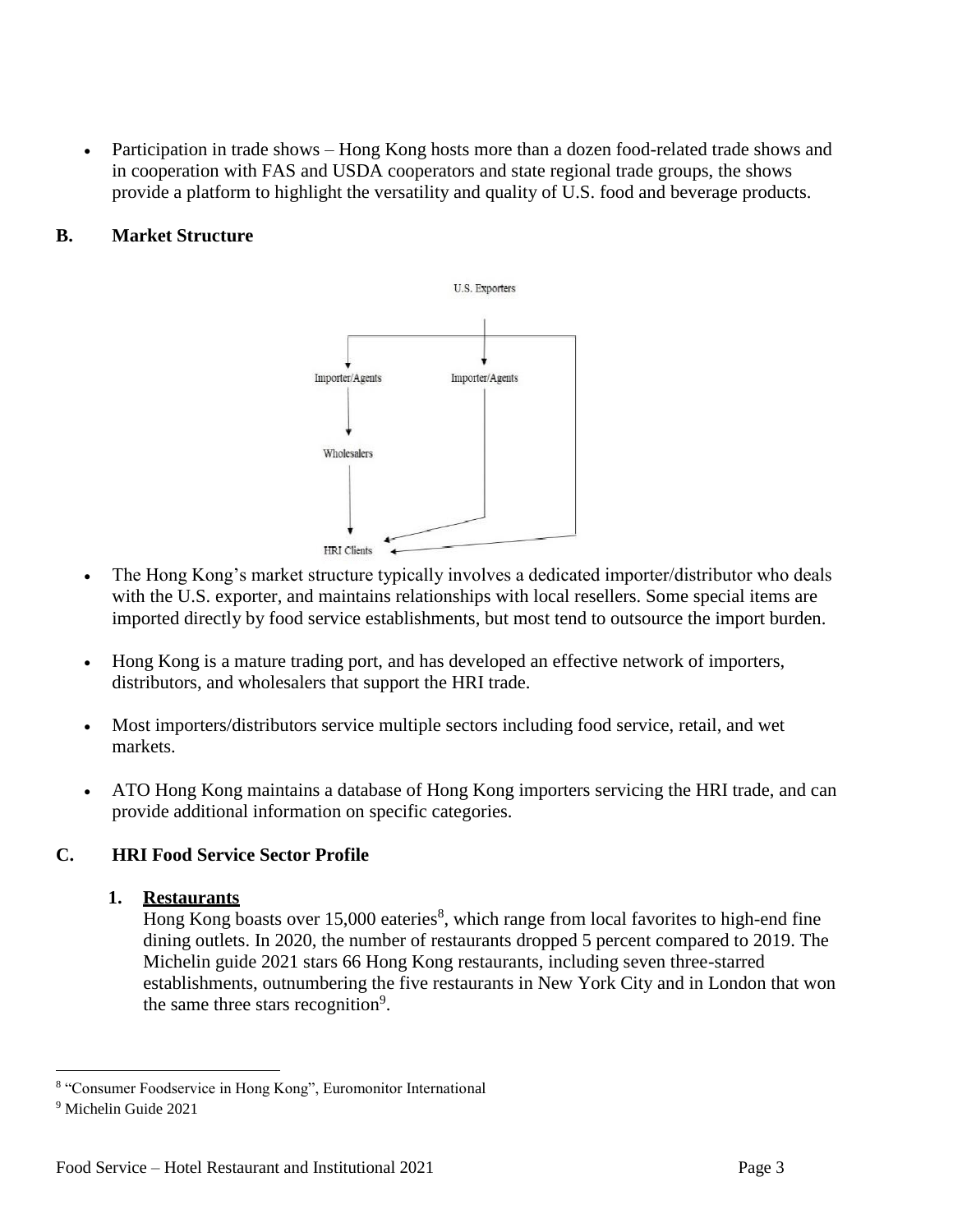In 2020, the value of Hong Kong restaurant food and beverage purchases lowered 28 percent to \$3.31 billion. Generated estimated sales also dropped 29 percent to \$10.17 billion compared to 2019. In addition, the share of dinning-in sales dropped to 56 percent of total food service sales compared to 86 percent in  $2019^{10}$ . The sharp decrease was due to lower tourism and social distancing restrictions under COVID-19. As vaccinations have started and the pandemic situation further improves, it is expected that the food service sector will resume growth in the latter half of 2021.

It is important to note that while the impact of lower tourism affected restaurant receipts, the impact in Hong Kong is less pronounced than in other tourism-dependent markets. Local restauranteurs attribute this to the fact that as residents were unable to do their traditional international travel, they opted to spend money on food services or other "revenge spending" and thereby slightly lessening the loss of tourist spending. However, restaurants, particularly large operations such as hotel restaurants, continue to grapple with other issues such as labor shortages. Those employees let go at the onset of the pandemic have moved on to other jobs with better pay and more flexible hours such as food delivery services. In addition, bringing specialized labor from abroad can be reportedly a cumbersome and lengthy process. Shortages and timely foreign supplies of staple restaurant items, such as prepared chicken products (wings) and French fries, is also affecting the Hong Kong restaurant business.

|                             | 2018    | 2019    | 2020    | Growth<br>$(20 \text{ vs } 19)$ |
|-----------------------------|---------|---------|---------|---------------------------------|
| <b>Restaurant Purchases</b> | \$4.88  | \$4.63  | \$3.31  | $-28%$                          |
| <b>Restaurant Receipts</b>  | \$15.33 | \$14.42 | \$10.17 | $-29%$                          |

**Table 2 – Hong Kong Restaurants Purchases and Receipts (USD billion)**

(Source: Hong Kong Census & Statistics Department, USD1=HKD7.8)

For Hong Kong statistical purposes, restaurants are grouped into five broad categories: Chinese, non-Chinese, fast food, bars, and other establishments.

### **Chinese Restaurants**

Chinese cuisine is the top grossing restaurant category, according to Hong Kong Census and Statistics Department, and it will continue its dominant share in the market due to deeprooted cultural events, such as banquets for weddings and dim sum lunches, often enjoyed by groups of working-class adults and families. Among all Chinese cuisines, Cantonese is the most widely available, with others including Shanghainese, Sichuan, and Chiu Chow also providing many options to diners.

# **Non-Chinese Restaurants**

Due to its history as a global trade hub, sophisticated and affluent Hong Kong consumers have an enthusiasm for a range of international cuisines made from high-quality ingredients. Footprints of restaurants offering non-Chinese cuisine options include Western, Japanese, Korean, Thai, Vietnamese, Indian, and more, are found everywhere in Hong Kong, leading

l <sup>10</sup> "Consumer Foodservice in Hong Kong", Euromonitor International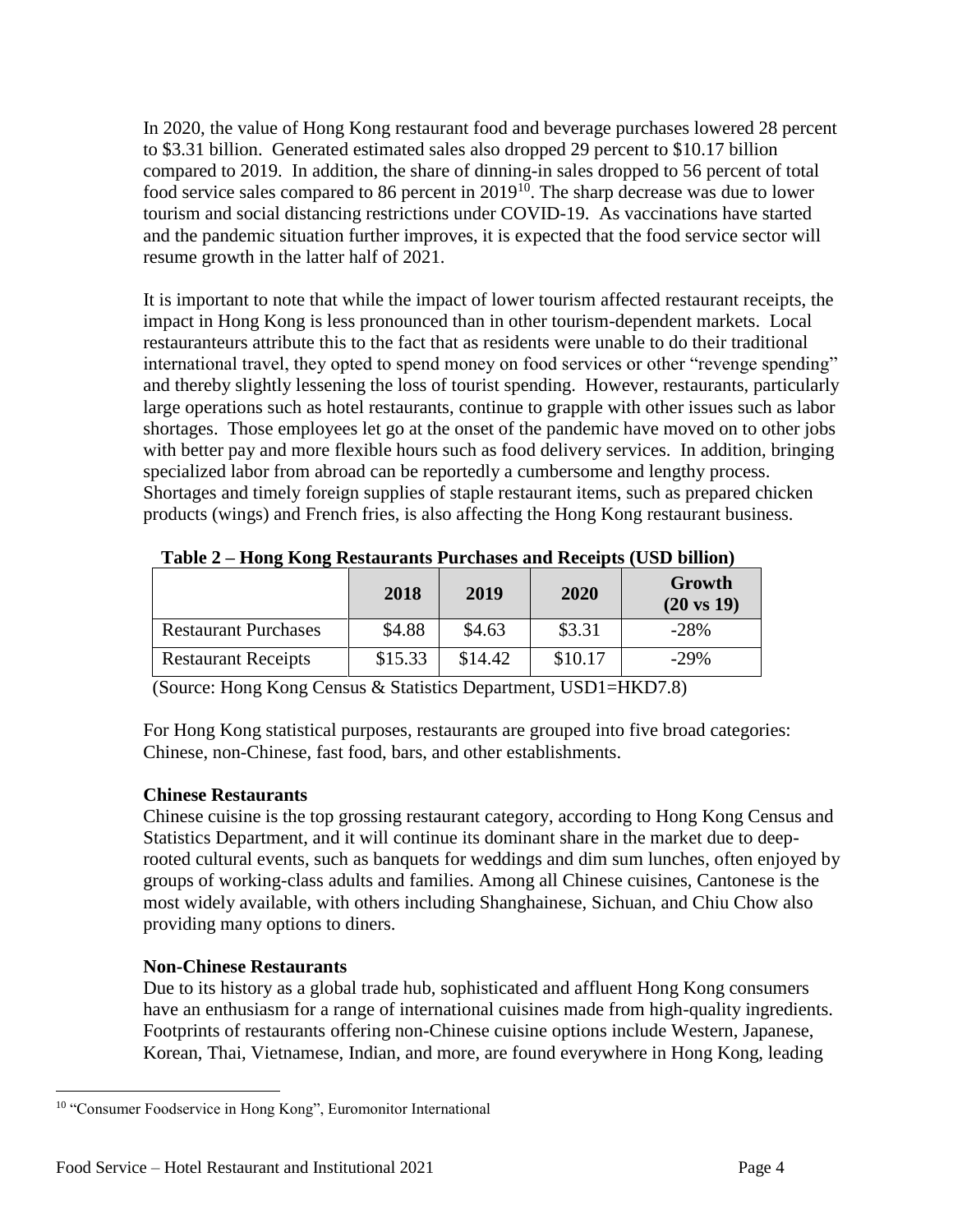to numerous opportunities for usages of U.S. foods and beverages as ingredients and for pairing.

### **Fast Food**

Fast food outlets suit Hong Kong's quick-paced lifestyle where dining out twice per day at convenient locations is not uncommon. Competition among fast food chains is intense as brands strive to retain customers and raise brand awareness. McDonald's and KFC are the leading Western style fast food chains, and Café De Coral and Fairwood are the leading local fast food chains, by brand share of foodservice value<sup>11</sup>. Western style outlets including PretA Manger and Oliver's Super Sandwich are often located at areas easily accessed by office workers who appreciate healthy and light options such as salad and sandwiches.

### **Bars**

Hong Kong's vibrant nightlife is renowned and is served by over 700 bars and pubs across Hong Kong<sup>12</sup>. In 2020, the number of bars lowered about 3 percent compared to 2019. Lan Kwai Fong in the Central business district is home to over 90 bars and restaurants<sup>13</sup>. It is a place where locals, expats, and tourists gather for drinks in the evenings and during special occasions, e.g. New Year's Eve and the beer festival.

### **Other Establishments**

"Tea restaurants" offer a range of localized Western and Chinese cuisines and beverages. Milk tea is a particular local favorite consisting of adding milk (evaporated or condensed) to various tea combinations. Hong Kong also has a vibrant coffee culture. Independent specialist coffee shops have grown in number of outlets and sales the past several years. The leading chains, by brand share of foodservice value, are Starbucks, McCafe, and Pacific  $Coffee^{14}$ .

### **2. Hotels**

There are over 310 hotels providing over 87,000 rooms for visitors to Hong Kong<sup>15</sup>.

### **3. Institutions**

Hong Kong's institutional foodservice sector consists of hospitals, residential care facilities, schools, prisons, and travel industry catering facilities. Many of these facilities, especially those operated by the government, purchase food supplies through tenders where price, quality, consistency, and stable supply matter. Experienced local importers are familiar with the process and requirements.

l <sup>11</sup> "Consumer Foodservice in Hong Kong", Euromonitor International

<sup>&</sup>lt;sup>12</sup> "Consumer Foodservice in Hong Kong", Euromonitor International

<sup>&</sup>lt;sup>13</sup> Hong Kong Tourism Board

<sup>14</sup> "Consumer Foodservice in Hong Kong", Euromonitor International

<sup>15</sup> Hong Kong Tourism Board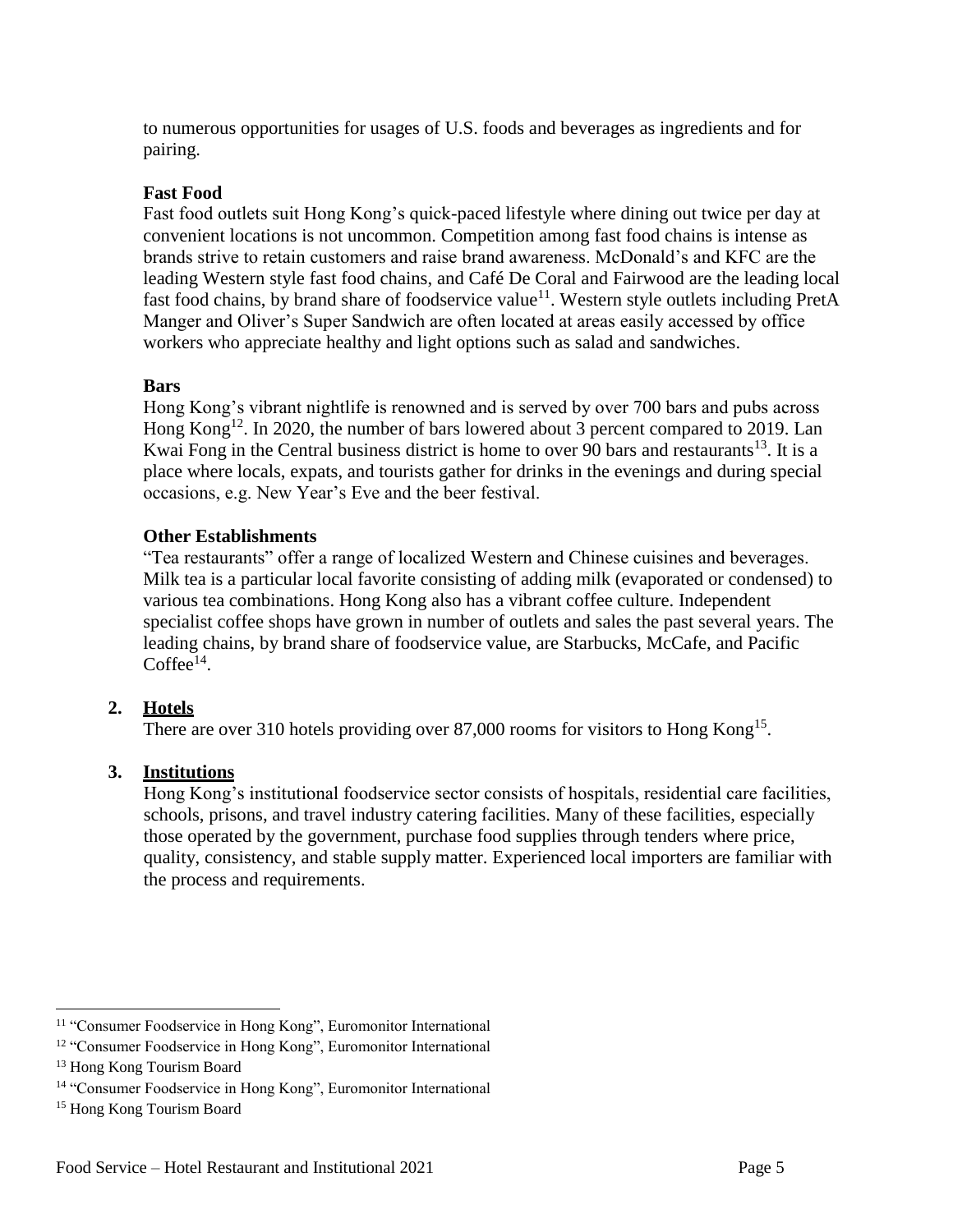### **Hospitals**

Hong Kong has 43 public hospitals and institutions<sup>16</sup>, managed by the Hospital Authority, and 13 registered private hospitals<sup>17</sup>. Some of the meal services are outsourced to caterers and distributors.

### **Schools**

There are 1,046 kindergartens, 589 primary schools, 506 secondary schools, and 22 degreeawarding institutions in Hong Kong<sup>18</sup>. The Hong Kong government provides nutritional guidelines for students' lunch and the appropriate procedures to select school lunch suppliers.

### **Prisons**

The Hong Kong Correctional Services managed some 28 correctional facilities including prisons and rehabilitation centers<sup>19</sup>. Inmates receive meals that are prepared according to health guidelines.

### **Airlines**

Hong Kong is located less than five flying hours from half of the world's population so its airport is typically very busy. Connected to over 220 destinations, the Hong Kong airport handled 71.5 million passengers in 2019, and their three aircraft caterers have a combined capacity of 198,000 meals per day for plane passengers. However, under COVID-19, the Hong Kong airport handled 87.7 percent less passengers at 8.8 million and 61.7 percent less flights. $20$ .

#### **Cruise Ships**

Hong Kong's Kai Tak Cruise Terminal can accommodate the largest ships in the cruise industry. The number of ship calls reached 218 and the number of cruise passengers throughout reached 903,060 in 2019 but dropped to 25 calls and 103,444 cruise passengers in  $2020^{21}$ .

#### **Entertainment Parks**

The two major theme parks in Hong Kong are Disneyland and Ocean Park. Disneyland operates thirty-six food outlets<sup>22</sup>, and Ocean Park houses nine<sup>23</sup>. They include restaurants and cafes that offer various cuisines. Park operations were also severely affected by the COVID-19 pandemic.

l

<sup>16</sup> Hong Kong Hospital Authority

<sup>&</sup>lt;sup>17</sup> Department of Health, Hong Kong SAR Government

<sup>&</sup>lt;sup>18</sup> Education Bureau, Hong Kong SAR Government

<sup>19</sup> Correction Services Department, Hong Kong SAR Government

<sup>20</sup> Hong Kong Airport Authority

<sup>21</sup> Cruise Passenger Statistics, Hong Kong Tourism Board

<sup>22</sup> Hong Kong Disneyland

<sup>23</sup> Hong Kong Ocean Park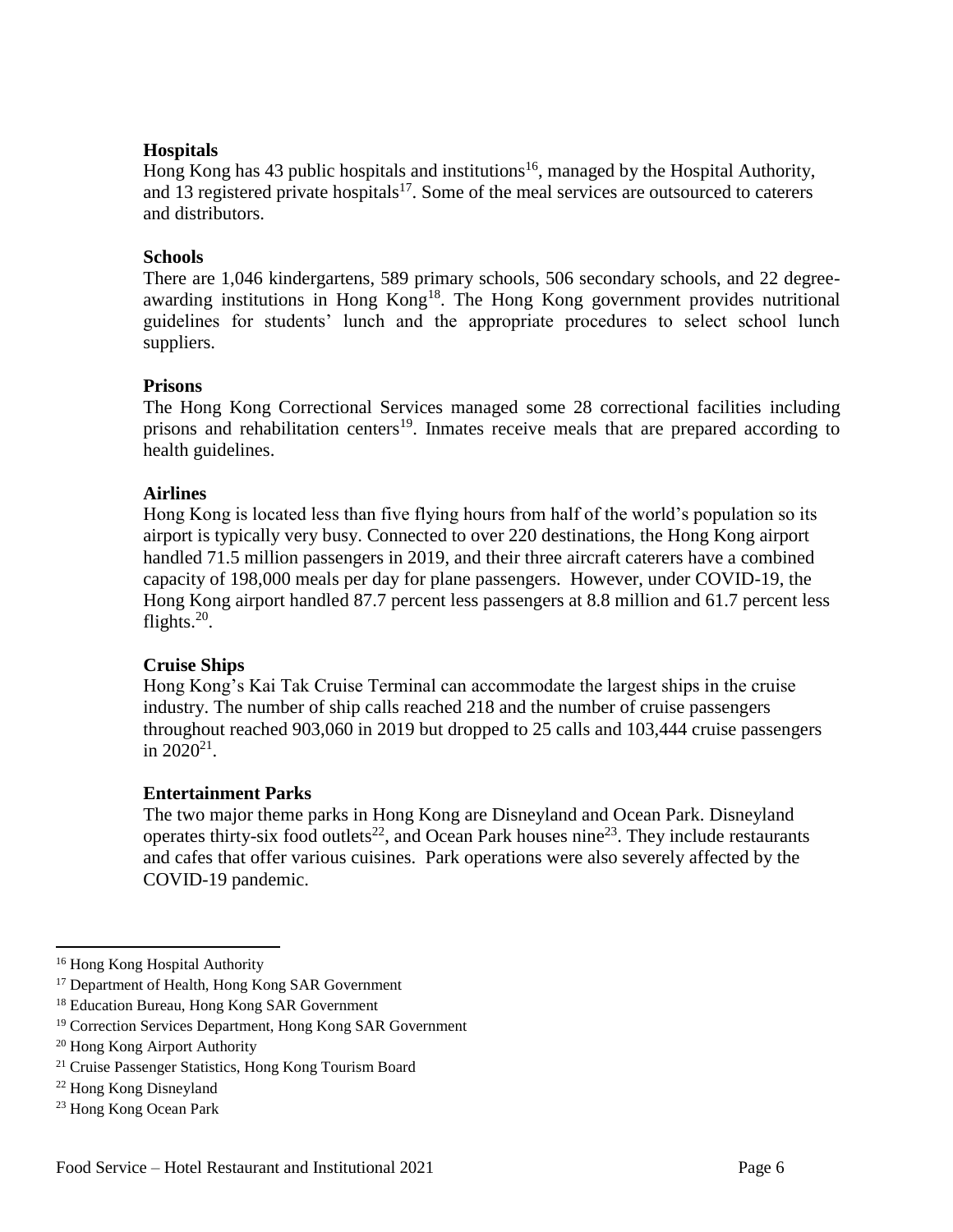### **D. Impact of COVID-19**

COVID-19 has adversely affected the Hong Kong food service sector as international travel was restricted, and theme parks, cruise terminals, and schools closed following the Hong Kong government's restrictions on gatherings and dining.

While the food service sector was seriously hit, social distancing and stay-home measures aimed at curbing the spread of COVID-19 boosted the food delivery market, with luxury hotels, high-end restaurants, and top-notch cake shop joining these platforms. The main delivery platforms, Deliveroo, Foodpanda, Uber Eats, and other smaller operators, have seen a significant increase in orders and new food outlets signing up since the outbreak of the pandemic. Restaurant groups ranging from fast food chains to luxury hotels, have introduced or strengthened their own delivery services to compensate the loss of their dine-in businesses. According to Statistica, revenue in the online food delivery segment is projected to reach \$839 million in  $2021^{24}$ .

While food deliveries cannot totally replace dining-in at restaurants especially for events like weddings, banquets, and parties, they provide a lifeline to the hard-hit catering industry to complement their businesses.

### **E. Outlook for 2021/2022**

The Hong Kong government has implemented multiple measures to support businesses and individuals as the pandemic continues to severely damage the global economy. The total relief provided by the Hong Kong government has reached \$41 billion<sup>25</sup>. The Hong Kong government also handed out \$4.63 billion consumption vouchers to Hong Kong residents to boost local spending and accelerate the city's economic recovery amid the COVID-19 pandemic. In addition, the Hong Kong government is also in discussions with authorities in China and Macau to increase cross-border passenger traffic.

There are already some signs of recovery. For the second quarter of 2021, Hong Kong year-on-year GDP grew by 7.6 percent<sup>26</sup>, and Hong Kong's imports of consumer-oriented agricultural products for the first eight months of 2021 reached \$16 billion, an increase of over 8 percent over the same period in  $2020^{27}$ . Restaurant receipts for the first half of 2021 were \$5.52 billion, an increase of 0.53 percent over the same period in 2020. Hong Kong's economy is expected to continue to grow in the fourth quarter of 2021 and beyond as the coronavirus situation further improves, and international borders reopen.

 $\overline{\phantom{a}}$ 

<sup>24</sup> "Online Food Delivery – Hong Kong", Statista Market Forecast

<sup>25</sup> Anti-epidemic Fund, Hong Kong SAR Government

<sup>&</sup>lt;sup>26</sup> "Economic and Trade Information on Hong Kong", Hong Kong Trade Development Council

<sup>27</sup> Trade Data Monitor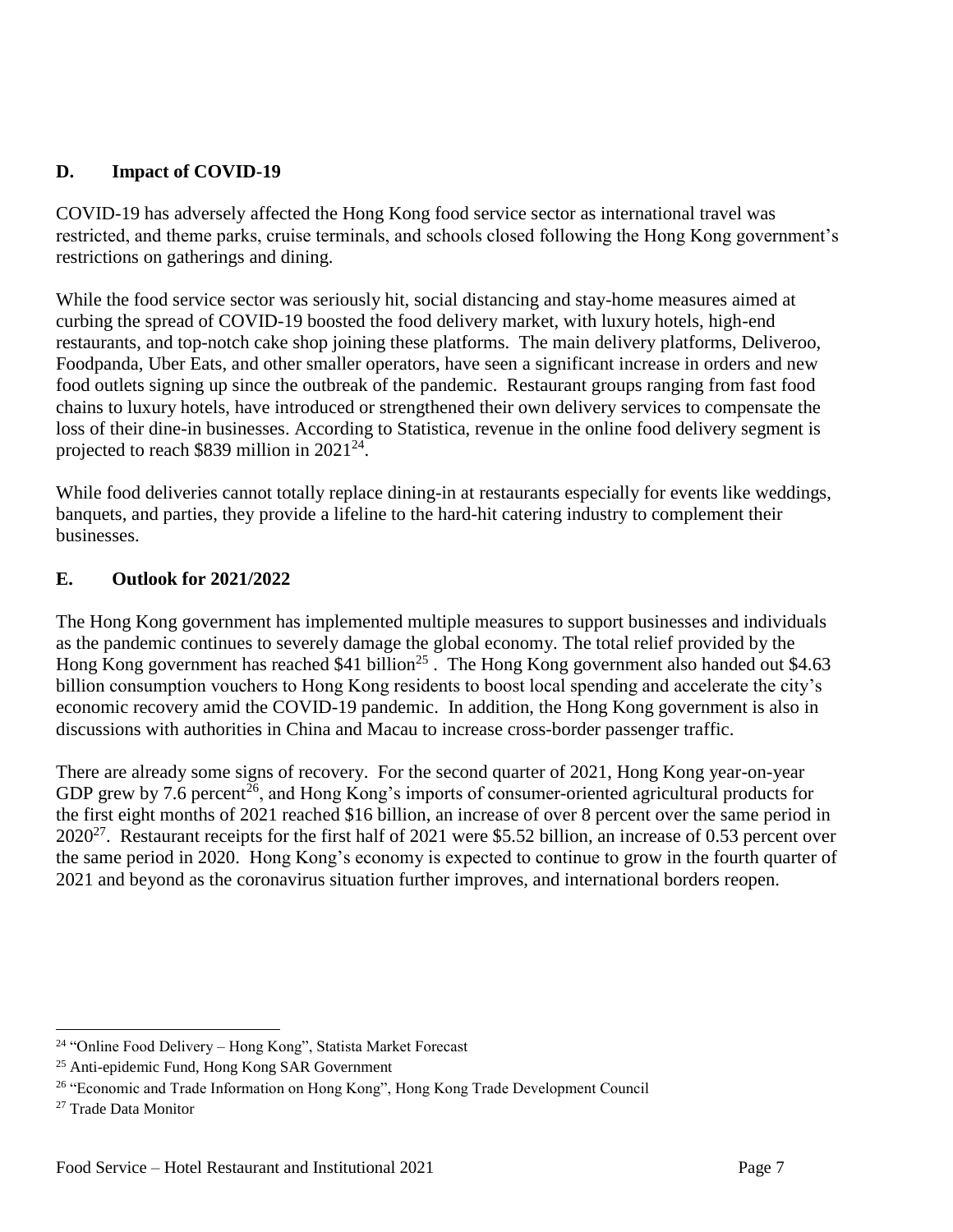# **SECTION III. COMPETITION**

Due to land constraints, Hong Kong produces a minimal amount of its food requirements, depending on global sources to meet about 95 percent of its needs. Hong Kong imports of Consumer-Oriented Agricultural Products from all origins reached \$22 billion in 2020.

| Table $3 - 110$ lig Ixolig Hilpot is of Consumer-Oriented Ag. 1 Founcis (2010-2020) |                                           |        |        |        |        |         |              |
|-------------------------------------------------------------------------------------|-------------------------------------------|--------|--------|--------|--------|---------|--------------|
|                                                                                     | <b>Calendar Year (Value: USD million)</b> |        |        |        |        | Growth  | <b>Share</b> |
| <b>Partner</b>                                                                      | 2016                                      | 2017   | 2018   | 2019   | 2020   | 20 v 19 | 2020         |
| China                                                                               | 4,851                                     | 5,089  | 5,161  | 4,969  | 5,040  | 1%      | 23%          |
| <b>United States</b>                                                                | 4,146                                     | 4,346  | 4,298  | 3,375  | 2,155  | $-36%$  | 10%          |
| <b>Brazil</b>                                                                       | 2,047                                     | 2,234  | 2,475  | 1,998  | 1,977  | $-1\%$  | 9%           |
| Japan                                                                               | 1,227                                     | 1,196  | 1,373  | 1,337  | 1,445  | 8%      | 7%           |
| Thailand                                                                            | 883                                       | 847    | 929    | 1,039  | 1,345  | 30%     | 6%           |
| Chile                                                                               | 822                                       | 698    | 1,205  | 1,436  | 1,287  | $-10\%$ | 6%           |
| Australia                                                                           | 1,329                                     | 1,321  | 1,220  | 1,140  | 1,011  | $-11\%$ | 5%           |
| France                                                                              | 1,480                                     | 1,438  | 1,540  | 1,179  | 991    | $-16%$  | 4%           |
| Netherlands                                                                         | 1,222                                     | 1,082  | 999    | 854    | 620    | $-27%$  | 3%           |
| New Zealand                                                                         | 388                                       | 481    | 541    | 672    | 541    | $-20\%$ | 2%           |
| Total of Top 10 Partners                                                            | 18,395                                    | 18,733 | 19,740 | 18,001 | 16,411 | -9%     | 74%          |
| Total of Rest of the World                                                          | 6,651                                     | 6,813  | 6,850  | 6,455  | 5,769  | $-11\%$ | 26%          |
| World                                                                               | 25,046                                    | 25,546 | 26,590 | 24,456 | 22,180 | -9%     | 100%         |

**Table 3 – Hong Kong Imports of Consumer-Oriented Ag. Products (2016-2020)**<sup>28</sup>

 $\overline{\phantom{a}}$ 

<sup>28</sup> Calculations based on Trade Data Monitor data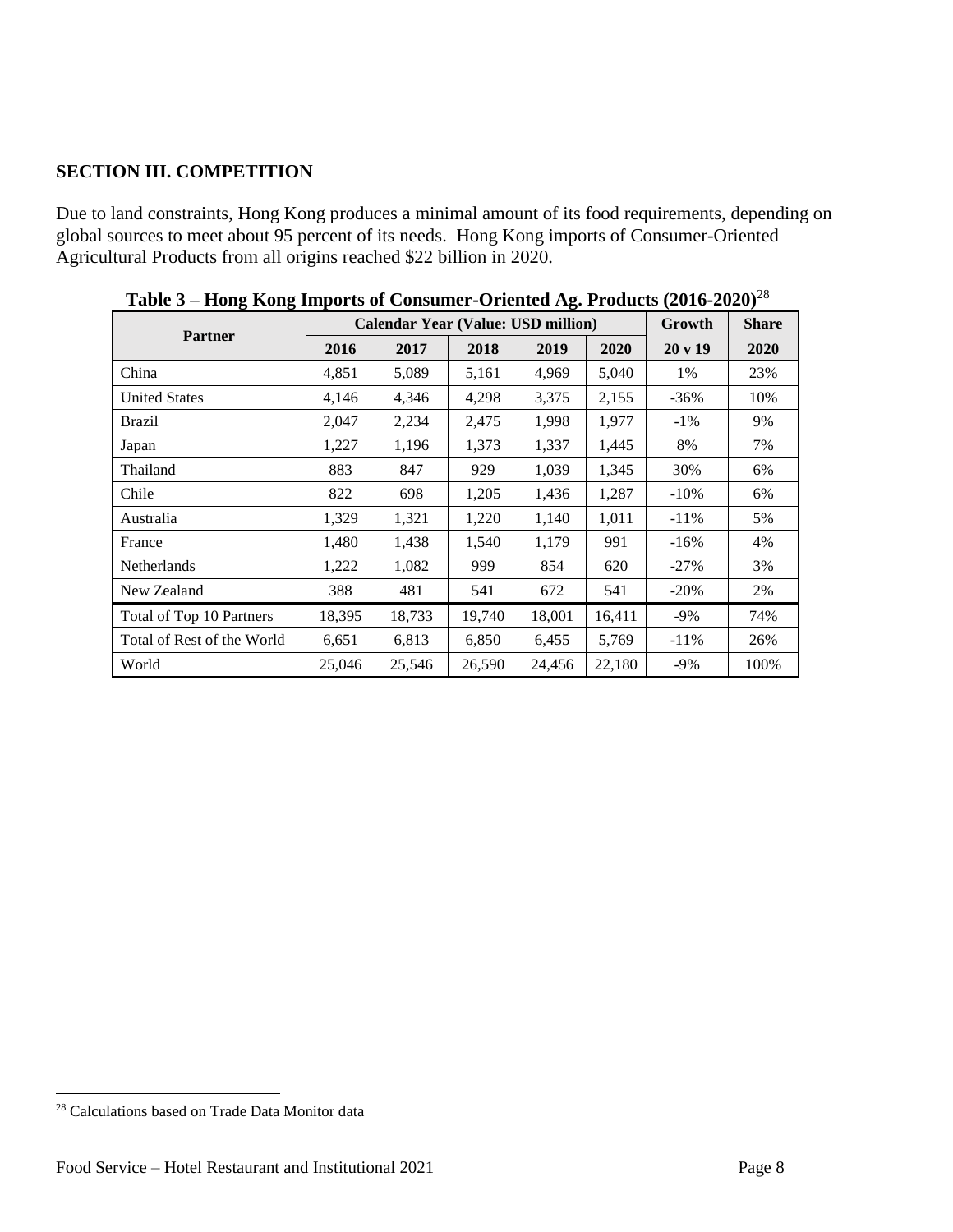| Consumer-Oriented Agricultural Products and Competition                                                       |                                    |                    |                          |  |  |  |  |
|---------------------------------------------------------------------------------------------------------------|------------------------------------|--------------------|--------------------------|--|--|--|--|
| <b>Product Category (Value in USD)</b>                                                                        | Major Supply Sources <sup>30</sup> |                    |                          |  |  |  |  |
| <b>Fresh Fruit</b>                                                                                            | 1. Chile $-34%$                    |                    |                          |  |  |  |  |
| <b>Gross Imports</b>                                                                                          | \$3.68 billion                     | 1,804,167 MT       | 2. Thailand $-22%$       |  |  |  |  |
| <b>Retained Imports</b>                                                                                       | \$1.15 billion<br>618,089 MT       |                    | 4. United States - 7%    |  |  |  |  |
| <b>Fish Products</b>                                                                                          |                                    |                    | 1. China $-35%$          |  |  |  |  |
| <b>Gross Imports</b>                                                                                          | \$3 billion                        | 331,297 MT         | 2. Japan $-16%$          |  |  |  |  |
| <b>Retained Imports</b>                                                                                       | \$2.61 billion                     | 291,012 MT         | 6. United States $-3\%$  |  |  |  |  |
| <b>Beef and Beef Products</b>                                                                                 |                                    |                    | 1. Brazil $-44%$         |  |  |  |  |
| <b>Gross Imports</b>                                                                                          | \$2.92 billion                     | 719,694 MT         | 2. United States $-23%$  |  |  |  |  |
| <b>Retained Imports</b>                                                                                       | \$2.8 billion                      | 688,306 MT         | 3. Australia $-5%$       |  |  |  |  |
| <b>Pork and Pork Products</b>                                                                                 |                                    |                    | 1. Brazil - 24%          |  |  |  |  |
| <b>Gross Imports</b>                                                                                          | \$1.65 billion                     | 651,816 MT         | 2. China $-14%$          |  |  |  |  |
| <b>Retained Imports</b>                                                                                       | \$1.48 billion                     | 592,566 MT         | 6. United States $-7\%$  |  |  |  |  |
| <b>Dairy Products</b>                                                                                         |                                    |                    | 1. Netherlands $-26%$    |  |  |  |  |
| <b>Gross Imports</b>                                                                                          | \$1.36 billion                     | 261,998 MT         | 2. New Zealand $-22%$    |  |  |  |  |
| <b>Retained Imports</b>                                                                                       | \$700 million                      | 205,349 MT         | 10. United States $-3\%$ |  |  |  |  |
| <b>Poultry Meat and Products</b>                                                                              | 1. China $-44%$                    |                    |                          |  |  |  |  |
| <b>Gross Imports</b><br>\$1.16 billion<br><b>Retained Imports</b><br>\$1.01 billion                           |                                    | 566,968 MT         | 2. Brazil $-21%$         |  |  |  |  |
|                                                                                                               |                                    | 475,448 MT         | 3. United States $-9\%$  |  |  |  |  |
| <b>Soup and Other Prepared Food</b>                                                                           | 1. United States - 18%             |                    |                          |  |  |  |  |
| <b>Gross Imports</b>                                                                                          | \$1.1 billion                      | 140,173 MT         | 2. China $-18%$          |  |  |  |  |
| \$343 million<br><b>Retained Imports</b>                                                                      |                                    | 105,258 MT         | 3. Japan - 13%           |  |  |  |  |
| <b>Wine and Related Products</b>                                                                              | 1. France $-60%$                   |                    |                          |  |  |  |  |
| <b>Gross Imports</b>                                                                                          | \$1.06 billion                     | 55 million liters  | 2. Australia $-10\%$     |  |  |  |  |
| <b>Retained Imports</b>                                                                                       | \$923 million<br>47 million liters |                    | 5. United States - 5%    |  |  |  |  |
| <b>Bakery Products</b>                                                                                        | 1. China $-37%$                    |                    |                          |  |  |  |  |
| <b>Gross Imports</b><br>\$870 million<br>302,234 MT<br><b>Retained Imports</b><br>\$407 million<br>229,601 MT |                                    | 2. Japan $-20%$    |                          |  |  |  |  |
|                                                                                                               |                                    |                    | 9. United States $-3%$   |  |  |  |  |
| <b>Non-Alcoholic Beverages</b>                                                                                |                                    |                    | 1. China $-76%$          |  |  |  |  |
| <b>Gross Imports</b>                                                                                          | \$866 million                      | 317 million liters | 2. Japan $-4%$           |  |  |  |  |
| <b>Retained Imports</b>                                                                                       | \$745 million                      | 189 million liters | 4. United States $-3%$   |  |  |  |  |

**-Table 4 – Top 10 Hong Kong Imports of Consumer-Oriented Agricultural Products and Competition**<sup>29</sup>

 $\overline{a}$ 

<sup>&</sup>lt;sup>29</sup> Calculations based on Trade Data Monitor data

<sup>&</sup>lt;sup>30</sup> Ranking and market share by gross import value in 2020